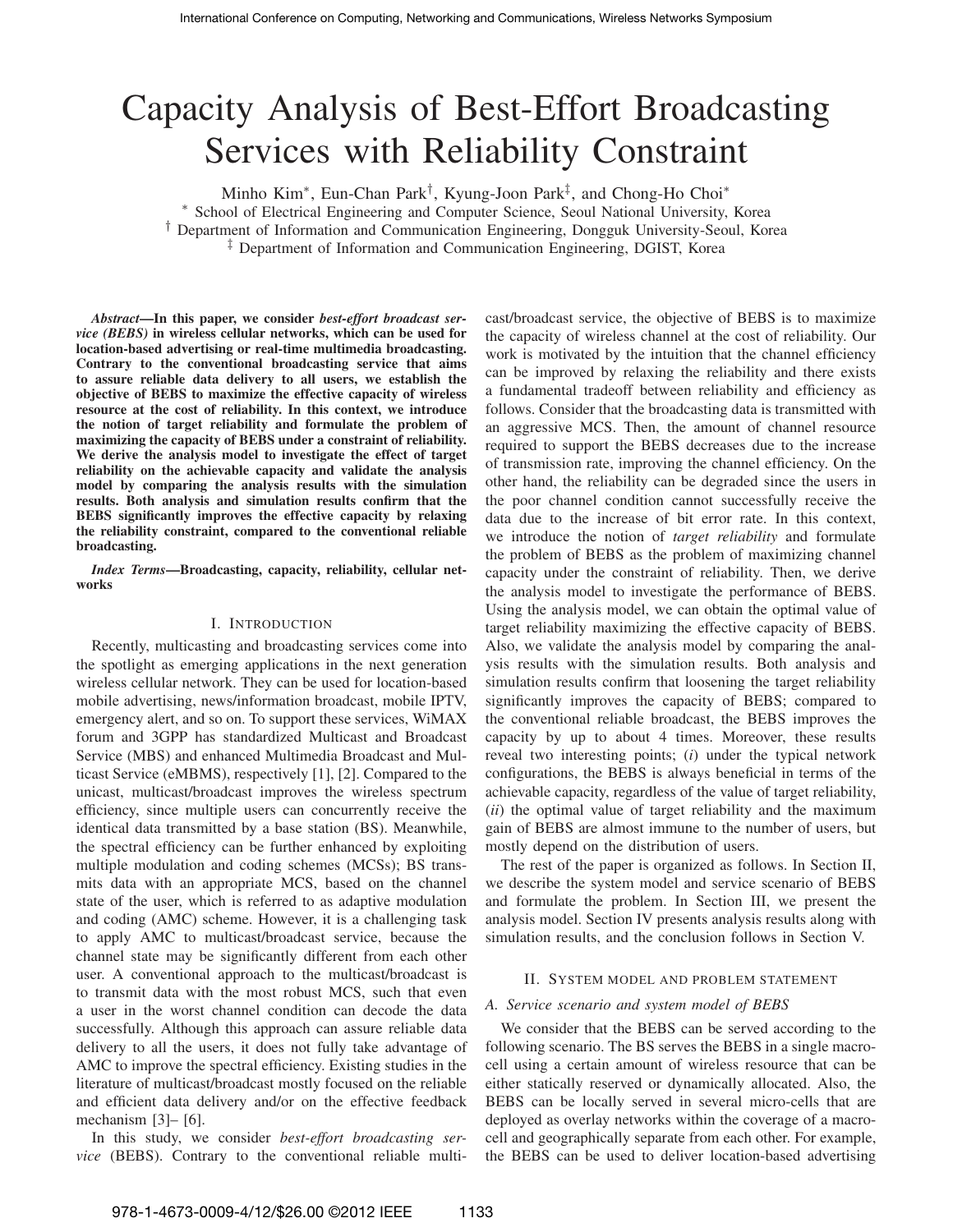| Index | Modulation   | Code rate         | Cell coverage       |  |
|-------|--------------|-------------------|---------------------|--|
| (m)   | $(M_m$ -QAM) | $(C_m)$           | $(R_m)$             |  |
|       | $4-OAM$      | 1/12              | 797 m               |  |
| 2     | $4-0AM$      | 1/8               | 715 m               |  |
| 3     | 4-OAM        | 1/4               | 595 m               |  |
| 4     | $4-0AM$      | $\overline{11}$ 2 | $\overline{496}$ m  |  |
| 5     | 4-OAM        | 3/4               | 383 m               |  |
| 6     | $16-OAM$     | 1/2               | 314 m               |  |
|       | $16-OAM$     | 3/4               | $258$ m             |  |
| 8     | $64-OAM$     | 2/3               | $206$ m             |  |
| 9     | 64-OAM       | 3/4               | $185 \text{ m}$     |  |
| 10    | $64-OAM$     | 5/6               | $167 \; \mathrm{m}$ |  |

TABLE I SET OF AVAILABLE MCSS AND CORRESPONDING CELL COVERAGE

to users in the shopping malls, movie trailers to users near theaters, and live broadcasts to users in sports stadiums.

We consider a general case in which a BS transmits the broadcasting data to  $N$  users in the cell, regardless of whether the BEBS is served in the macro-cell or micro-cell. In addition, we consider that the wireless cellular network employs orthogonal frequency division multiple access (OFDMA). Table I lists the set of available MCSs considered in this paper, which mostly agrees with the typical configuration of next generation cellular networks (e.g., Mobile WiMAX or LTE). We define  $m (1 \leq m \leq M)$  as the index of MCS, where M is the largest index (e.g.,  $M = 10$ ). Note that the cases of  $m = 1$ and  $m = M$  correspond to the most robust MCS and the most aggressive MCS, respectively. For each MCS  $m$ , information bits are encoded with the convolutional encoder of rate  $C_m$ and the coded bits are interleaved and then mapped to symbols from one of the allowed constellations  $(M_m-QAM,$  where  $M_m = 4, 16, 64$ . We consider that a variable size of downlink burst consisting of several OFDMA symbols and sub-channels is allocated to support the BEBS, and its size depends on the data rate of broadcasting contents and MCS selected by the BS. Defining the data rate of the BEBS and the frame duration as D and  $T_f$ , respectively,  $B(=DT_f)$  bits should be transmitted during a frame for the BEBS. The amount of resources per frame required to support the BEBS with the MCS m, denoted as  $N_m^{res}$ , can be represented as

$$
N_m^{res} = \frac{B}{N_{sc}C_m \log_2 M_m},
$$

where  $N_{sc}$  is the number of sub-carriers per sub-channel.

## *B. Problem formulation*

The objective of BEBS is to maximize the effective capacity, which is considered to be proportional to the number of users that successfully receive the broadcast data and inversely proportional to the amount of resources used to deliver the data. Unlike the conventional reliable broadcast that mainly uses the robust MCS, the BEBS selects MCS in an aggressive way by intentionally ignoring some users in the poor channel condition (e.g., located at the cell edge). For this purpose, we define *target reliability*, denoted as  $\eta$  ( $0 < \eta \le 1$ ), such that the number of users that successfully receive the broadcast data should be at least  $\eta N^{-1}$ . Throughout this study, we define that

a user receives broadcast data successfully if the average error rate of B-bit burst is less than a certain tolerable error rate  $\varepsilon$ . This definition is reasonable for real-time multimedia service, which is considered as the major application of BEBS.

In addition, we define  $\bar{N}^{suc}(\eta)$  and  $\bar{N}^{res}(\eta)$ , as the average number of successful users and the average amount of resources for the BEBS with a given  $\eta$ , respectively, each of which accounts for the reliability and efficiency. From the economic viewpoint, the problem of maximizing channel capacity under the given reliability constraint can be formulated as

maximize 
$$
\frac{\bar{N}^{suc}(\eta)}{\bar{N}^{res}(\eta)}
$$
,  
subject to  $\bar{N}^{suc}(\eta) \ge \eta N$ ,  
 $0 < \eta \le 1$ . (1)

It is worth noting that the numerator of the objective function in (1) is related to the profit that can be made by the BEBS, while the denominator is related to the cost that should be paid for the BEBS. We can expected that decreasing  $\eta$  decreases both  $\bar{N}^{suc}(\eta)$  and  $\bar{N}^{res}(\eta)$ , i.e., there occurs a trade-off between reliability and efficiency in setting  $\eta$ , and that there exist an optimal value of  $\eta$  that maximizes the given objective function.

## III. ANALYSIS MODEL

In this section, we derive the analysis model to investigate how the objective function in (1) is affected by  $\eta$ . First, we derive the cell coverage for each MCS within which the average error rate becomes less than the tolerable error rate. Next, we calculate  $\bar{N}^{suc}$  and  $\bar{N}^{res}$  to evaluate the effect of  $\eta$ .

#### *A. Derivation of cell coverage*

We define the cell coverage  $R_m$  for MCS m as

$$
R_m = \max\{r|\bar{p}_m^e(r) < \varepsilon\},\tag{2}
$$

where r is the distance between the BS and a user and  $\bar{p}_m^e$ is the average error rate of  $B$ -bit burst with MCS  $m$ . The underlying assumption behind (2) is that  $\bar{p}_m^e$  mostly depends on the large-scale path-loss attenuation, and thus, it increases monotonically with respect to the value of  $r$ .

Now, we derive  $\bar{p}_m^e$  as a function of r. According to the IEEE 802.16m evaluation methodology [7], the path-loss attenuation with distance r kilometers,  $PL(r)$ , in urban areas at a carrier frequency of 2.5 GHz can be modeled as

$$
PL(r)
$$
 [dB] = 130.19 + 37.6 log<sub>10</sub> r. (3)

Let us denote the transmission power of the BS and the background noise power in dBm as  $P_{tx}$  and  $P_{noise}$ , respectively. Then, the average value of signal-to-noise ratio (SNR),  $\bar{\gamma}$ , can be expressed as

$$
\bar{\gamma} \left[ \text{dB} \right] = P_{\text{tx}} - PL(r) - P_{\text{noise}}.
$$
 (4)

In addition, we consider the Rayleigh fading model to account for the small-scale fading caused by non-line-of-sight signals with different delays. The probability density function of the

<sup>&</sup>lt;sup>1</sup>We assume that the number of users is large so that the target reliability can be set to an arbitrary value.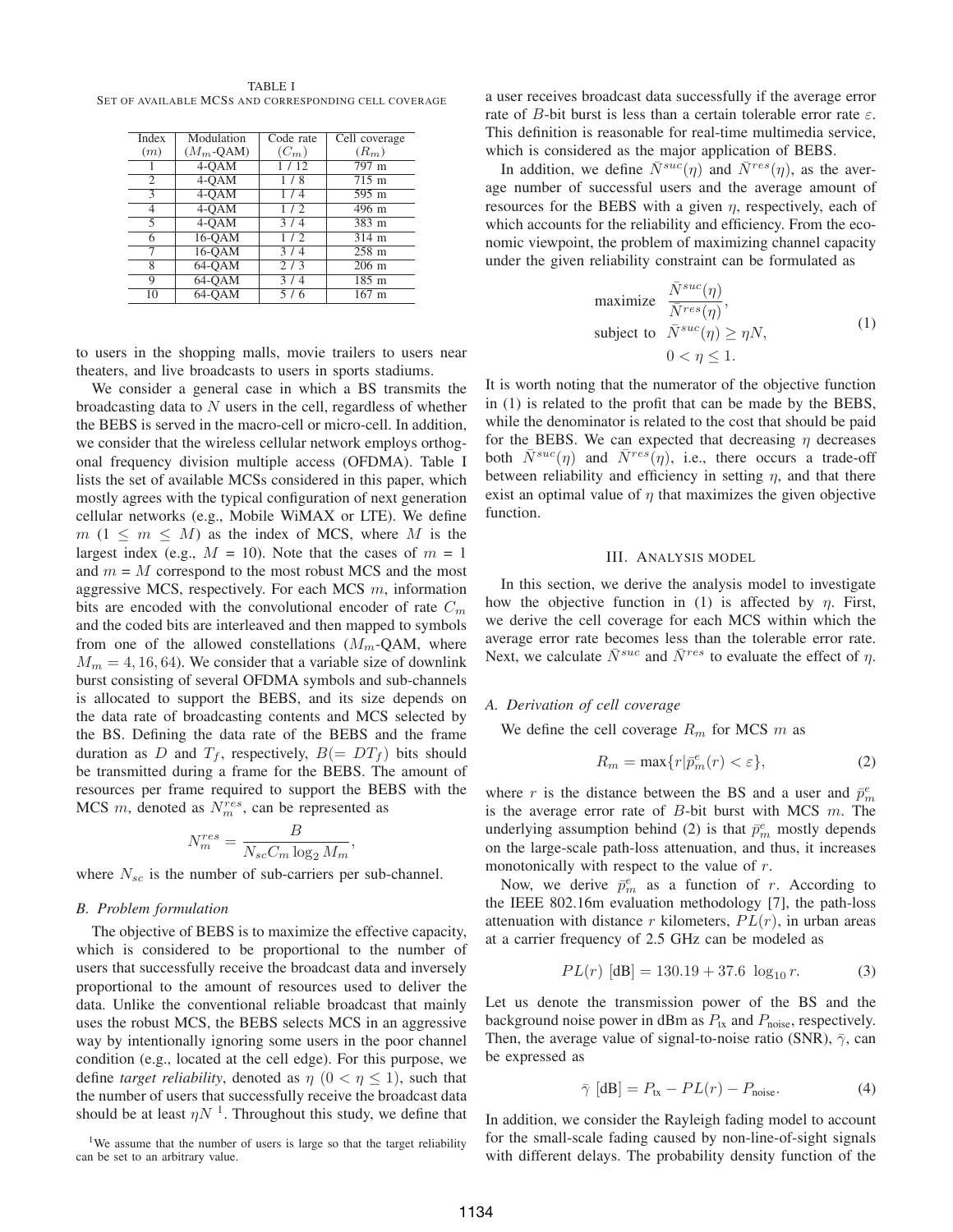

Fig. 1. Average error probability of B-bit burst  $(\bar{p}_m^e)$  vs. distance between BS and user  $(r)$ .

instantaneous SNR over the Rayleigh fading channel is given as

$$
p(\gamma) = \frac{1}{\bar{\gamma}} \exp\left(-\frac{\gamma}{\bar{\gamma}}\right), \quad (\gamma \ge 0)
$$
 (5)

where  $\bar{\gamma}$  is the average SNR determined from the large-scale path-loss attenuation as in (4).

For each MCS and its corresponding modulation scheme, we can represent bit error rate (BER),  $b_m$ , in terms of SNR,  $\gamma$ , over the additive white Gaussian noise (AWGN) channel [8]. In the case of  $M_m$ -ary QAM with Gray-coded assignment,  $b_m$ becomes

$$
b_m = \frac{1}{\log_2 M_m} s_m. \tag{6}
$$

In (6),  $s_m$  is the symbol error probability given as

$$
s_m = 1 - \left[1 - \left\{2\left(1 - \frac{1}{\sqrt{M_m}}\right)Q\left(\sqrt{\frac{3}{M_m - 1}}\gamma\right)\right\}\right]^2,
$$

where  $Q(\cdot)$  is the complementary Gaussian error function. We assume that the channel status does not change significantly during one frame and the hard-decision Viterbi decoding algorithm is used at the receiver. Then, the error probability for a B-bit burst with MCS m, denoted as  $p_m^e$ , can be approximated as

$$
p_m^e \approx 1 - (1 - p_m^u(b_m))^B.
$$
 (7)

Here,  $p_m^u(b_m)$  is the union bound of the first-event error probability and can be obtained with the hard-decision decoding [9]. For a given B, we can see that the error probability  $(p_m^e)$ in (7) is a function of BER  $(b_m)$ , which can be represented in terms of SNR  $(\gamma)$ . Thus, the average error probability can be calculated as

$$
\bar{p}_m^e = \int_0^\infty p_m^e(\gamma) p(\gamma) d\gamma.
$$
 (8)

Note that  $\bar{p}_m^e$  is determined by  $\bar{\gamma}$  as shown in (5) – (8). Since  $\bar{\gamma}$  depends on the distance between BS and user (r) as in (3) and (4),  $\bar{p}_m^e$  can be obtained from r. Fig. 1 shows  $\bar{p}_m^e$  versus r when  $D = 1$  Mb/s and  $T_f = 5$  ms. This figure confirms that  $\bar{p}_m^e$ is an increasing function of  $r$  and can be used to determine the cell coverage  $(R_m)$  once  $\varepsilon$  is given. Table I lists  $R_m$  obtained in this way for  $\varepsilon = 0.05$ .

## *B. Analysis of reliability and efficiency*

In this subsection, we analyze the effect of  $\eta$  on  $\bar{N}^{suc}(\eta)$ and  $\bar{N}^{res}(\eta)$  for a given spatial distribution of users. Let us define  $P_m$  as the probability that a user is located with the distance from the BS of  $r$  such that

$$
P_m = \begin{cases} \text{Prob } [R_{m+1} < r \le R_m], & \text{if } m = 1, 2, \cdots, M - 1, \\ \text{Prob } [r \le R_m], & \text{if } m = M, \end{cases} \tag{9}
$$

which can be determined from the spatial distribution of users. Note that  $R_{m+1} < R_m$ , i.e.,  $R_m$  decreases if the more aggressive MCS is used. We also define  $P_m^{in}$  and  $P_m^{out}$  as the probabilities that a user is located such that  $r \leq R_{m+1}$ and  $r > R_m$ , respectively, i.e.,

$$
P_m^{in} = \sum_{i=m+1}^{M} P_i, \qquad m = 1, 2, \cdots, M-1, P_m^{out} = \sum_{i=1}^{m-1} P_i, \qquad m = 2, 3, \cdots, M.
$$
 (10)

We assume that when MCS  $m$  is used, a user receives the broadcasting data successfully as long as  $r \le R_m$ , otherwise if  $r > R_m$ , it fails to do<sup>2</sup>. Thus,  $P_m^{out}$  represents the probability that a user fails to receive the data with a given MCS  $m$ . Let us denote  $N_f(\eta)$  as the maximum allowable number of users that fail to receive the broadcast data, i.e.,

$$
N_f(\eta) = \left\lfloor N \cdot (1 - \eta) \right\rfloor,
$$

where  $|x|$  is the largest integer that does not exceed x.

Since BS can determine MCS such that the number of unsuccessful users does not exceed  $N_f(\eta)$ , the probability that BS selects MCS  $m$ ,  $P_m^{sel}(\eta)$ , can be obtained as

$$
P_m^{sel}(\eta) = \begin{cases} \sum_{k=N_f(\eta)+1}^N {N \choose k} (P_m^{in})^{N-k} (P_m)^k, \\ \sum_{k=0}^{N_f(\eta)} P_m^{ig}(k), \\ \text{for } 2 \le m \le M. \end{cases}
$$

Here,  $P_m^{ig}(k)$  denotes the probability that BS selects MCS m under the condition that the number of unsuccessful users is  $k(0 \le k \le N_f(\eta))$ , which can be represented as

$$
P_m^{ig}(k) = \begin{cases} \begin{pmatrix} N \\ k \end{pmatrix} (P_m^{out})^k \times \\ \begin{bmatrix} \sum_{j=N_f(\eta)+1-k}^{N-k} \binom{N-k}{j} (P_m)^j (P_m^{in})^{N-k-j} \end{bmatrix}, \\ \begin{pmatrix} N \\ k \end{pmatrix} (P_m)^{N-k} (P_m^{out})^k, \\ \begin{pmatrix} N \\ k \end{pmatrix} (P_m)^{N-k} (P_m^{out})^k, \\ \text{for } m = M. \end{cases} \tag{12}
$$

From (9)–(12),  $\overline{N}^{suc}(\eta)$  and  $\overline{N}^{res}(\eta)$  can be calculated as

$$
\bar{N}^{suc}(\eta) = NP_1^{sel}(\eta) + \sum_{m=2}^{M} \sum_{k=0}^{N_f(\eta)} (N - k) P_m^{ig}(k), \quad (13)
$$

$$
\bar{N}^{res}(\eta) = \sum_{m=1}^{M} N_m^{res} P_m^{sel}(\eta). \tag{14}
$$

Finally, the objective function in (1) can be evaluated from (13) and (14).

<sup>2</sup>This assumption is made for the tractability of analysis, but dropped in the simulations in the next section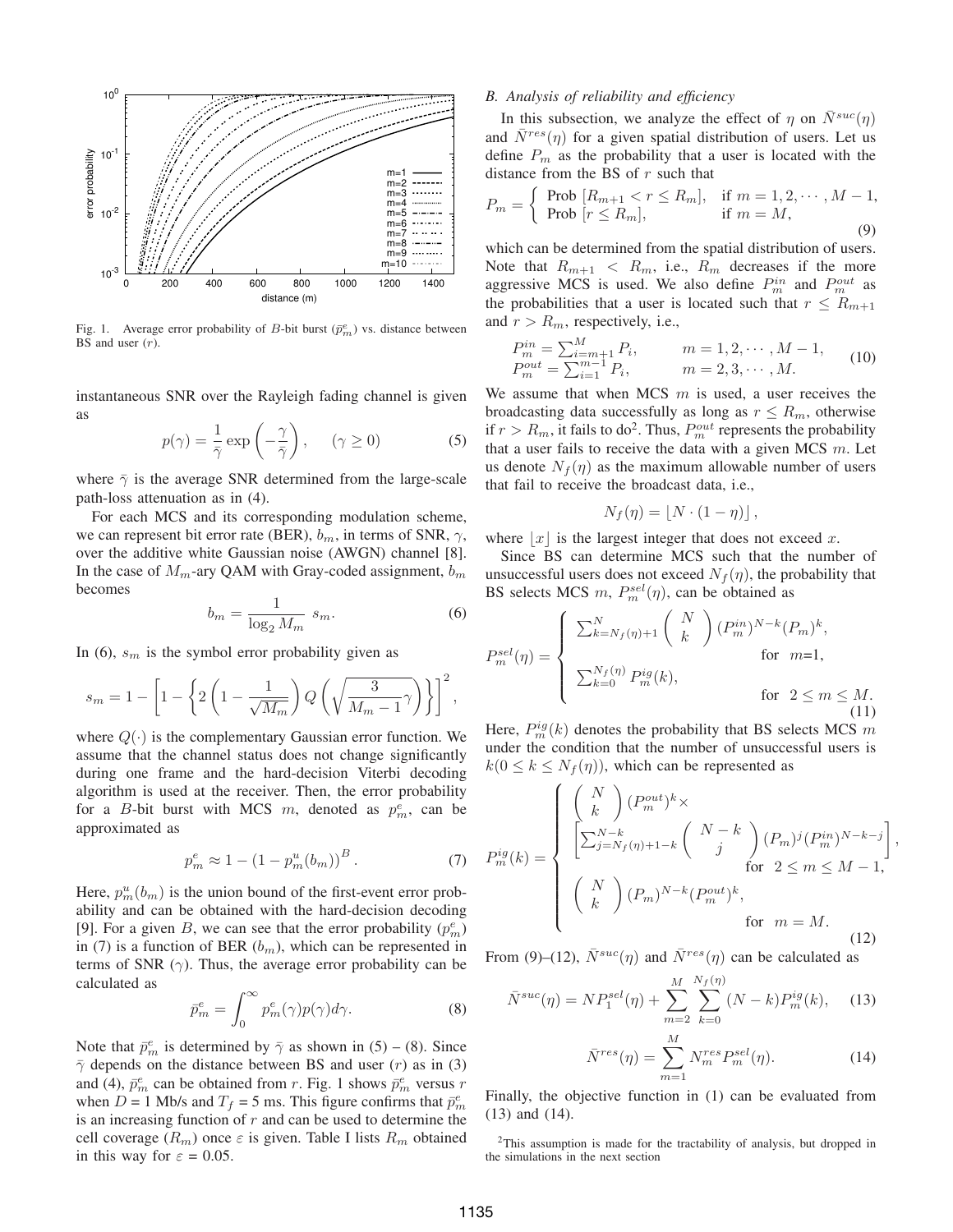

Fig. 2. Effect of target reliability ( $\eta$ ) on the achieved reliability  $(\bar{R}^{suc})$  and channel efficiency  $(\bar{C}^{eff})$ .

## IV. NUMERICAL AND SIMULATION RESULTS

We present the numerical results obtained from the analysis model in Section III, along with the simulation results. We set several parameters as;  $P_{tx} = 43$  dBm,  $P_{noise} = -90$  dBm,  $N_{sc}$  = 48, and  $T_f$  = 5 ms, considering the configuration of Mobile WiMAX based on IEEE 802.16 [7]. In addition, we set  $N$  as 100 and consider two spatial distributions of users; (*i*) uniform distribution and (*ii*) stationary distribution of the Random Way Point Model (RWPM) [10], which is a widely used mobility model in wireless networks. According to the RWPM distribution, the users are more concentrated in the vicinity of the BS, compared to uniform distribution. Considering that the BEBS is intended for crowds of users and that the BS is usually installed around a hot spot, the RWPM distribution is more reasonable than the uniform distribution. Defining  $R$  as a random variable representing the distance between the BS and the user that is randomly located, the cumulative probability function (CDF) is given as

$$
F_R(r) = \text{Prob}\left[R \le r\right]
$$
\n
$$
= \begin{cases}\n\left(\frac{r}{R_{max}}\right)^2, & \text{for uniform} \\
2\left(\frac{r}{R_{max}}\right)^2 - \left(\frac{r}{R_{max}}\right)^4, & \text{for RWPM,} \n\end{cases}
$$
\n(15)

where  $R_{max}$  is the maximum cell radius with the most robust MCS, i.e.,  $R_{max} = R_1$ .

We implement a simulator using Matlab. For each instance of simulation, users are randomly placed according to the spatial distribution model as given in (15). The BEBS with the given target reliability is realized as follows. It is assumed that the BS is aware of the average SNR  $(\bar{\gamma})$  of the users and that BS maintains the mapping table between  $\bar{\gamma}$  and  $\bar{p}_m^e$  to determine MCS. Then, the BS makes the list of users that are sorted in the decreasing order of the SNR and selects the largest MCS index such that  $\bar{p}_m^e$  of  $\eta$ -percentile of user does not exceed  $\varepsilon$  (=0.05). In this way, the reliability constraint of BEBS can be satisfied. Also,  $N^{suc}$  is determined in the simulations as follows. For each user and each frame, the instantaneous value of SNR is determined from the pathloss and Rayleigh fading models, and then, it is used to get the burst error rate by means of exponential effective SNR mapping (EESM) [7]. If the burst error rate is less than  $\varepsilon$ , we

consider that the user successfully receives the given frame. One instance of simulation is carried out for  $L$  (=1000) frames. After the simulation is terminated,  $N^{suc}$  is determined by counting the number of users who successfully received at least  $(1 - \varepsilon)L$  frames. The simulation results are averaged over ten instances of simulation. The simulation results are more realistic than the analysis results from the following points; (*i*) the analysis calculates the probability distribution of MCS from the probability density function of user's position, while the simulation determines and adjusts the MCS from the actual SNR of users  $3$ ,  $(ii)$  the success of frame reception depends solely on user's position in the analysis, however it is determined from the instantaneous value of SNR in the simulation, i.e., it may change on a frame-by-frame basis in the simulation.

We establish the following performance indices to observe the effect of  $\eta$  on the performance;

- Reliability: We measure the reliability in terms of  $\bar{R}^{suc}(\eta) = \bar{N}^{suc}(\eta)/N$ , i.e., the ratio of users that successfully received the broadcasting data among all the users.
- Efficiency: Instead of  $\bar{N}^{res}(\eta)$ , the efficiency is measured by  $\overline{C}^{eff}(\eta) = B/\overline{N}^{res}(\eta)$ . This is the average number of bits that can be served in a frame with a unit OFDMA resource consisting of one symbol and one sub-channel.
- Capacity: As a measure of capacity, we define a relative gain of BEBS by taking both reliability and efficiency into consideration as;

$$
G(\eta) = \frac{\bar{N}^{suc}(\eta)/\bar{N}^{res}(\eta)}{\bar{N}^{suc}(1)/\bar{N}^{res}(1)},
$$
\n(16)

i.e., the value of the objective function with the given  $\eta$ as defined in (1) divided by that with  $\eta$  of 1 (i.e., fully reliable broadcasting).

As shown in Fig. 2(a),  $\bar{R}^{suc}(\eta)$  monotonically increases with respect to  $\eta$  and it is always larger than  $\eta$  (denoted as dotted straight line) for the entire range of  $\eta$ , regardless of the user distribution, confirming that the BEBS satisfies the reliability constraint. There are no remarkable differences (*i*) between the analysis results and simulation results and (*ii*) between the case of uniform distribution and the case of RWPM distribution.

<sup>&</sup>lt;sup>3</sup>The simulation assumes that the feedback of channel status is ideal, i.e., the delay or error in the channel status feedback is not considered.